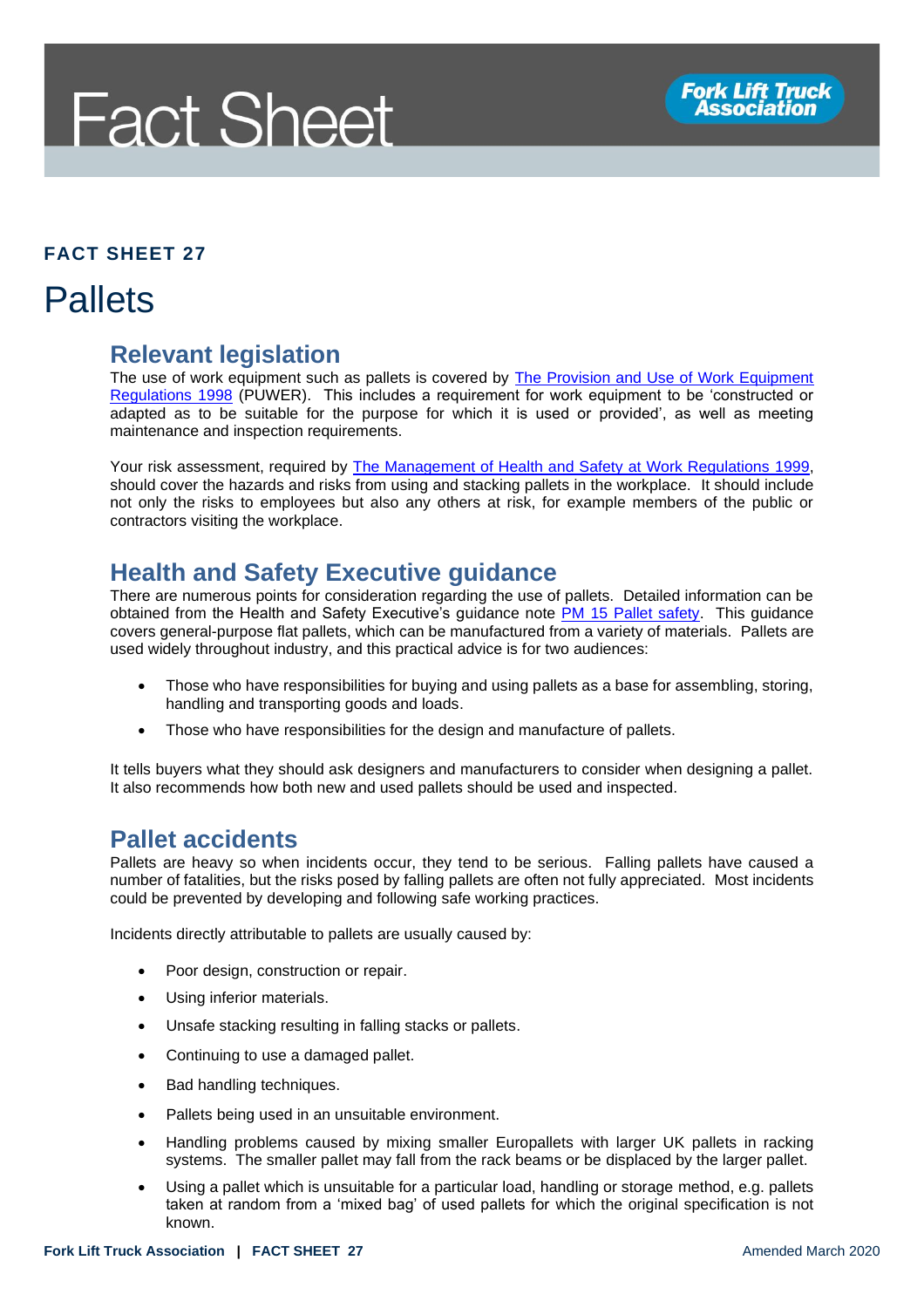## **Fact Sheet**

#### **Pallet use and maintenance**

Pallets should be examined for damage by the user on delivery. Damaged pallets should be marked accordingly, isolated and withdrawn for repair or disposal. Many pallets in the market belong to pallet pools and are marked with the trademark of the pallet owner or pallet organisation responsible for controlling their quality.

All pallets should be inspected every time they are used to ensure they are in a safe condition and fit for their intended purpose

#### **Pallet repair**

Such pallets needing repair should, in the first instance, be returned to the pallet owner or to the trademark owner's authorised representative. In the case where it is not possible to determine ownership or trademark responsibility, you can refer to BS EN ISO 18613 for general guidance.8.

In summary, the headline points that employers must consider are:

- **Suitability**
- Pallet design considerations
- Pallet loads
- Pallet environment
- Pallet movement
- Stacking loaded pallets
- Pallet management planning

Damaged pallets should be taken out of service as soon as the damage takes place or is seen. Where the pallet is laden there will need to be a system in place for the goods to be safely transferred to a serviceable pallet.

#### **FLTA further guidance**

Also see FLTA Fact Sheet 9 for further information.

**The above information is provided by the Fork Lift Truck Association (FLTA) as guidance and, where applicable, takes account of current best practice and our interpretation of current legislation.** 

**However, the FLTA accepts no responsibility for the recommendations, advice, statements, opinions and conclusions set out above, either expressly or by implication.**

**No warranty or representation of assurance, in respect of the accuracy or validity of the same is given.**